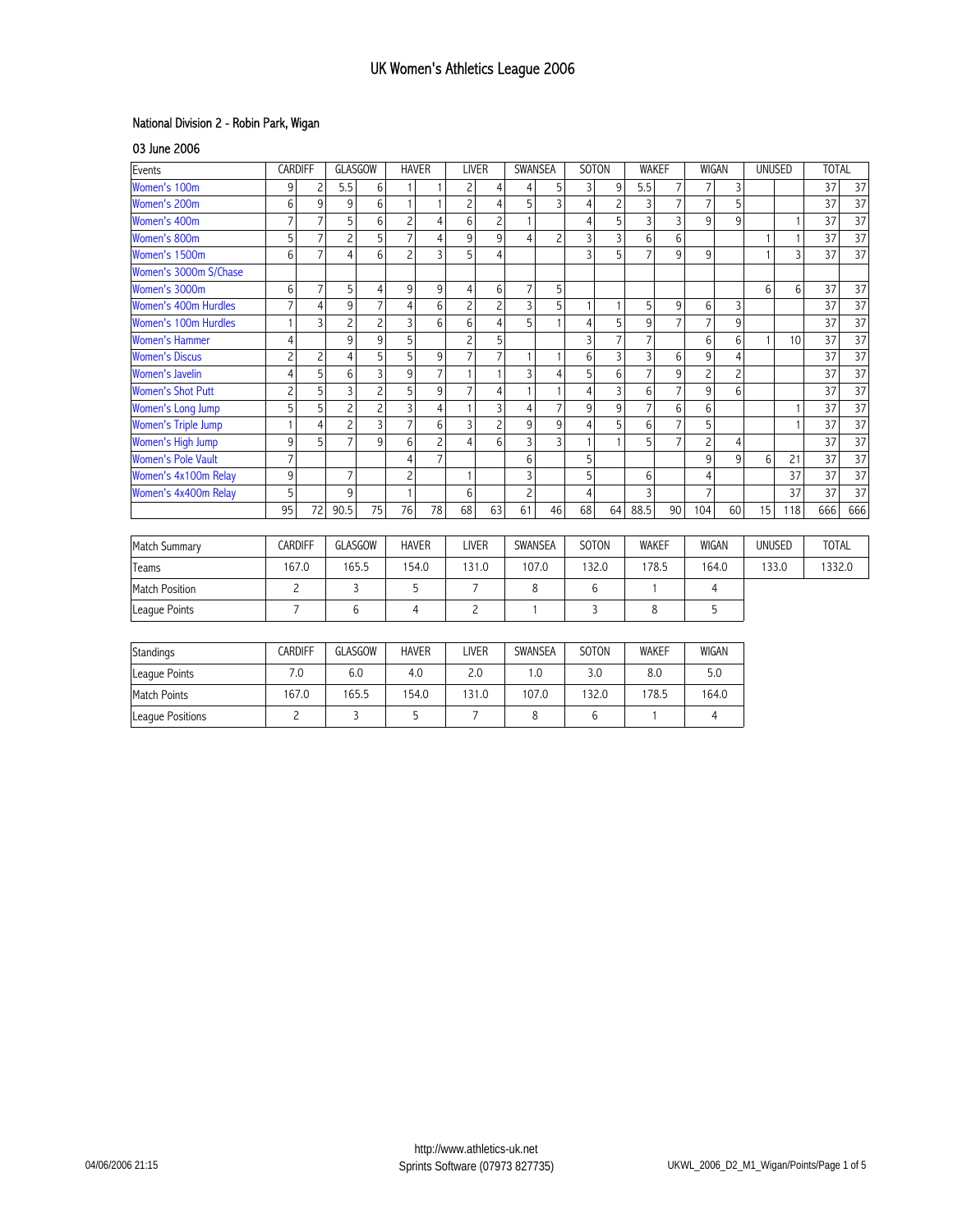

|       |                | National Division 2 - Robin Park, Wigan | Record<br>Perf            | Wind     | ₹ | ₹   |   | 3 June 2006    |                          | Perf                      | Wind     | ЦĶ | ₹   |   |
|-------|----------------|-----------------------------------------|---------------------------|----------|---|-----|---|----------------|--------------------------|---------------------------|----------|----|-----|---|
|       |                | Women's 100m A                          | $W\!ind =$                | $-0.1$   |   |     |   |                | Women's 100m B           | $W\!ind =$                | $-0.1$   |    |     |   |
| 1     | -1             | Anoma Sooriyaarachchi                   | Cardiff Aac               | 11.83    |   | 155 | ☑ | $\overline{1}$ | 66 Emily Young           | Team Southampton          | 12.18    |    | 103 | ☑ |
| 2     | 8              | Hayley Jones                            | Wigan Harriers            | 11.91    |   | 143 | ☑ | $\overline{c}$ | 77 Amanda Shaw           | Wakefield Harriers        | 12.28    |    | 88  | ☑ |
| $3 =$ | 7              | Zara Hohn                               | Wakefield Harriers        | 11.94    |   | 139 | ☑ | 3              | 22 Aileen Connelly       | City of Glasgow AC        | 12.35    |    | 77  | ☑ |
| $3 =$ | $\overline{c}$ | Sabina Astarrita                        | City of Glasgow AC        | 11.94    |   | 139 | ☑ | $\overline{4}$ | 55<br>Leri Davies        | Swansea Harriers          | 12.38    |    | 72  | ☑ |
| 5     | 5              | Laura Eastman                           | Swansea Harriers          | 12.24    |   | 93  | ☑ | 5              | 44 Helen Asher           | Liverpool Harriers AC     | 12.58    |    |     | ☑ |
| 6     | 6              | Vicki Burgeess                          | Team Southampton          | 12.25    |   | 92  | ☑ | 6              | 88 Laura Wiley           | Wigan Harriers            | 13.02    |    |     |   |
| 7     | 4              | Laura Holdsworth                        | Liverpool Harriers AC     | 12.69    |   |     | ☑ | $\overline{7}$ | Elleri Noble<br>11       | Cardiff Aac               | 13.22    |    |     |   |
| 8     | 3              | Hannah Gamester                         | Havering Mayesbrook AC    | 13.46    |   |     |   | 8              | 33 Danielle Ross         | Havering Mayesbrook AC    | 14.10    |    |     |   |
|       |                | <u>Women's 200m A</u>                   | $W\!ind =$                | $+3.6$   |   |     |   |                | <u>Women's 200m B</u>    | $W\!ind =$                | $+2.2$   |    |     |   |
| 1     | 2              | Sabina Astarrita                        | City of Glasgow AC        | 24.31    |   | 135 | ☑ | $\overline{1}$ | 11 Anoma Sooriyaarachchi | Cardiff Aac               | 24.83    |    | 101 | ☑ |
| 2     | 8              | Hayley Jones                            | Wigan Harriers            | 24.34    |   | 133 | ☑ | $\overline{c}$ | 77 Zara Hohn             | <b>Wakefield Harriers</b> | 25.45    |    | 59  | ☑ |
| 3     | -1             | Eleanor Caney                           | Cardiff Aac               | 25.29    |   | 70  | ☑ | 3              | 22 Aileen Connelly       | City of Glasgow AC        | 25.56    |    | 52  | ☑ |
| 4     | 5              | Leri Davies                             | Swansea Harriers          | 25.43    |   | 61  | ☑ | $\overline{4}$ | Donna Myers<br>88        | Wigan Harriers            | 25.95    |    |     | ☑ |
| 5     | 6              | Vicki Burgeess                          | Team Southampton          | 25.80    |   |     | ☑ | 5              | 44 Laura Holdsworth      | Liverpool Harriers AC     | 26.09    |    |     | ☑ |
| 6     | 7              | Kate Edmondson                          | Wakefield Harriers        | 26.17    |   |     | ☑ | 6              | 55 Angharad Randall      | Swansea Harriers          | 27.28    |    |     |   |
| 7     | 4              | Kate McGing                             | Liverpool Harriers AC     | 26.19    |   |     | ☑ | $\overline{7}$ | 66 Donna Chatting        | Team Southampton          | 27.32    |    |     |   |
| 8     | 3              | Claire Brennan                          | Havering Mayesbrook AC    | 27.32    |   |     |   | 8              | 33 Lauren Clarke         | Havering Mayesbrook AC    | 27.71    |    |     |   |
|       |                | <u>Women's 400m A</u>                   |                           |          |   |     |   |                | <u>Women's 400m B</u>    |                           |          |    |     |   |
|       | 8              | Laura Gillespy                          | Wigan Harriers            | 55.10    |   | 135 | ☑ | -1             | 88 Amy Freeman           | Wigan Harriers            | 56.0     |    | 112 | ☑ |
| 2     | -1             | Lisa Parry                              | Cardiff Aac               | 56.21    |   | 107 | ☑ | $\overline{c}$ | 11 Eleanor Caney         | Cardiff Aac               | 56.2     |    | 107 | ☑ |
| 3     | 4              | Kate McGing                             | Liverpool Harriers AC     | 56.63    |   | 96  | ☑ | 3              | 22 Alison Reid           | City of Glasgow AC        | 59.5     |    |     | ☑ |
| 4     | 2              | Sarah Quinn                             | City of Glasgow AC        | 57.48    |   | 75  | ☑ | 4              | 66 Kim Murray            | Team Southampton          | 59.8     |    |     | ☑ |
| 5     | 6              | Rachael Lewington                       | Team Southampton          | 58.82    |   |     | ☑ | 5              | 33 Faye Fullerton        | Havering Mayesbrook AC    | 61.2     |    |     | ☑ |
| 6     | 7              | Kate Edmondson                          | <b>Wakefield Harriers</b> | 59.01    |   |     | ☑ | 6              | 77<br>Sarah Beevers      | <b>Wakefield Harriers</b> | 62.9     |    |     |   |
| 7     | 3              | Lauren Clarke                           | Havering Mayesbrook AC    | 60.18    |   |     | ☑ | 7              | 44 Frances Davies        | Liverpool Harriers AC     | 64.0     |    |     |   |
| 8     | 5              | Jennifer Corbett                        | Swansea Harriers          | 60.90    |   |     | ☑ | 8              |                          |                           |          |    |     |   |
|       |                | <u>Women's 800m A</u>                   |                           |          |   |     |   |                | <u>Women's 800m B</u>    |                           |          |    |     |   |
| 1     | 4              | Vicky Griffiths                         | Liverpool Harriers AC     | 02:07.35 |   | 146 | ☑ | -1             | 44 Melissa Ronan         | Liverpool Harriers AC     | 02:16.78 |    | 52  | ☑ |
| 2     | 3              | Faye Fullerton                          | Havering Mayesbrook AC    | 02:09.94 |   | 120 | ☑ | $\overline{c}$ | 11 Bethan Strange        | Cardiff Aac               | 02:16.86 |    | 51  | ☑ |
| 3     | 7              | Kelly Johnson                           | <b>Wakefield Harriers</b> | 02:11.13 |   | 108 | ☑ | 3              | 77<br>Sarah Beevers      | <b>Wakefield Harriers</b> | 02:19.60 |    |     | ☑ |
| 4     | 1              | Debbie Jones                            | Cardiff Aac               | 02:11.67 |   | 103 | ☑ | $\overline{4}$ | 22 Suzanne Benyon        | City of Glasgow AC        | 02:21.31 |    |     | ☑ |
| 5     | 5              | Non Stanford                            | Swansea Harriers          | 02:13.59 |   | 84  | ☑ | 5              | 33 Laurie Cooper         | Havering Mayesbrook AC    | 02:26.56 |    |     |   |
| 6     | 6              | Catriona Witcombe                       | Team Southampton          | 02:23.58 |   |     | ☑ | 6              | 66<br>Sally Gilbert      | Team Southampton          | 02:33.24 |    |     |   |
| 7     | 2              | Helen Sweeney                           | City of Glasgow AC        | 02:36.63 |   |     |   | $\overline{7}$ | 55 Wendy Huggins         | Swansea Harriers          | 02:47.51 |    |     |   |
| 8     |                |                                         |                           |          |   |     |   | 8              |                          |                           |          |    |     |   |
|       |                | Women's 1500m A                         |                           |          |   |     |   |                | Women's 1500m B          |                           |          |    |     |   |
|       |                | 8 Jennifer Meadows                      | Wigan Harriers            | 04:19.36 |   | 153 | ☑ | $\mathbf{1}$   | 77 Helen Singleton       | Wakefield Harriers        | 04:45.09 |    |     | ☑ |
| 2     |                | 7 Charlene Snellgrove                   | Wakefield Harriers        | 04:20.74 |   | 146 | ☑ | 2              | 11 Paris Williams        | Cardiff Aac               | 04:57.23 |    |     | ☑ |
| 3     |                | 1 Debbie Jones                          | Cardiff Aac               | 04:29.67 |   | 101 | ☑ | 3              | 22 Sandra Branney        | City of Glasgow AC        | 04:59.82 |    |     | ☑ |
| 4     |                | 4 Vicky Griffiths                       | Liverpool Harriers AC     | 04:33.63 |   | 81  | ☑ | 4              | 6 Sally Gilbert          | Team Southampton          | 05:11.73 |    |     |   |
| 5     |                | 2 Suzanne Benyon                        | City of Glasgow AC        | 04:42.23 |   |     | ☑ | 5              | 44 Linda McDermott       | Liverpool Harriers AC     | 05:25.70 |    |     |   |
| 6     |                | 66 Catriona Witcombe                    | Team Southampton          | 05:06.74 |   |     |   | 6              | 3 Lesley Felton          | Havering Mayesbrook AC    | 05:41.64 |    |     |   |
| 7     |                | 33 Laurie Cooper                        | Havering Mayesbrook AC    | 05:28.73 |   |     |   | 7              |                          |                           |          |    |     |   |
| 8     |                |                                         |                           |          |   |     |   | 8              |                          |                           |          |    |     |   |
|       |                |                                         |                           |          |   |     |   |                |                          |                           |          |    |     |   |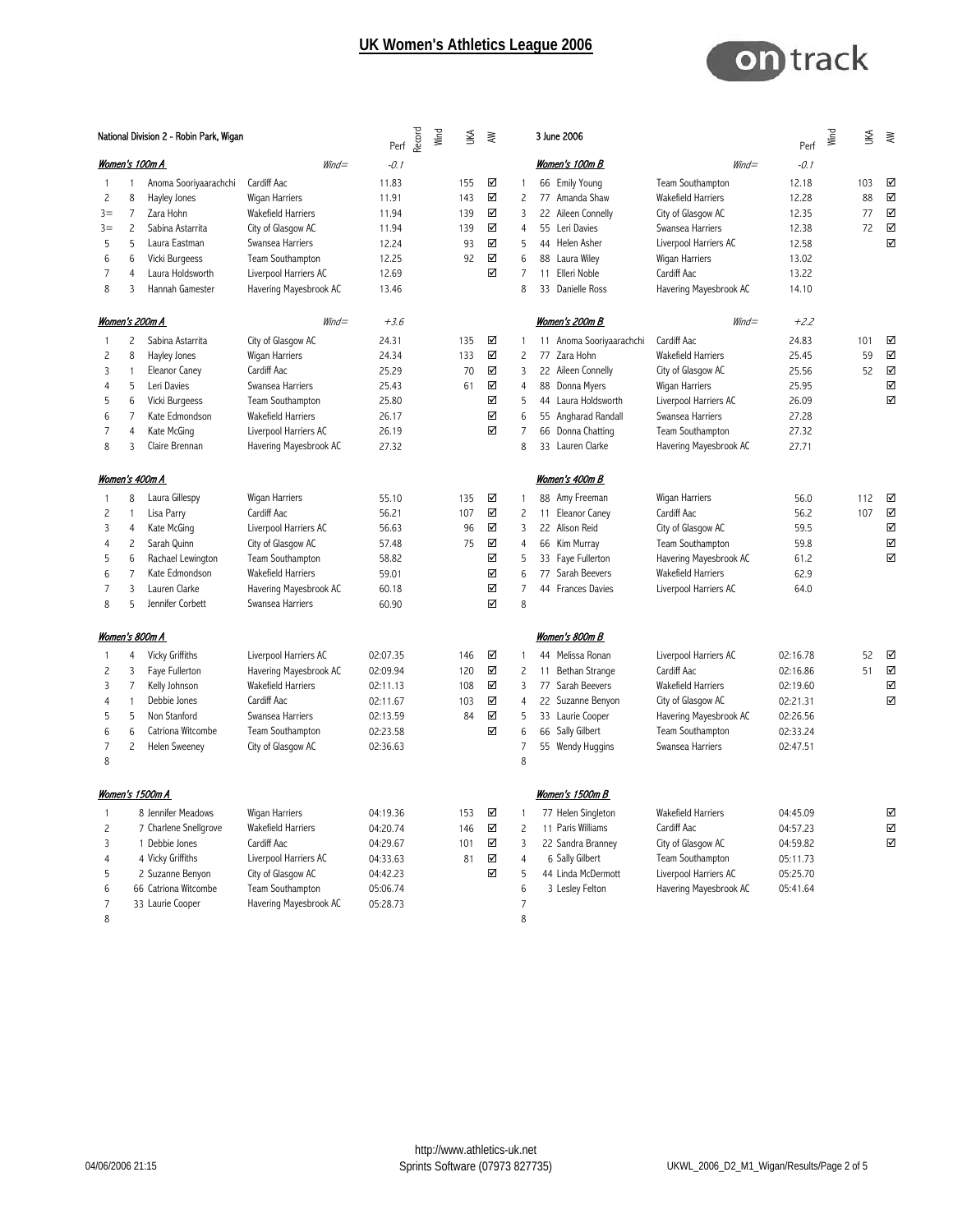

|                                      | National Division 2 - Robin Park, Wigan |                                                                                                                                                          |                                                                                                                                                                                    |                                                                      | Perf<br>Perf<br>& | Wind | ŠК                                     | ₹                                    |                                                                | 3 June 2006                                                                                                                                                             |                                                                                                                                                                             | $Perf$ $\frac{12}{5}$                                                | Š                          | ₹                               |
|--------------------------------------|-----------------------------------------|----------------------------------------------------------------------------------------------------------------------------------------------------------|------------------------------------------------------------------------------------------------------------------------------------------------------------------------------------|----------------------------------------------------------------------|-------------------|------|----------------------------------------|--------------------------------------|----------------------------------------------------------------|-------------------------------------------------------------------------------------------------------------------------------------------------------------------------|-----------------------------------------------------------------------------------------------------------------------------------------------------------------------------|----------------------------------------------------------------------|----------------------------|---------------------------------|
|                                      |                                         | <u> Women's 3000m A</u>                                                                                                                                  |                                                                                                                                                                                    |                                                                      |                   |      |                                        |                                      |                                                                | Women's 3000m B                                                                                                                                                         |                                                                                                                                                                             |                                                                      |                            |                                 |
| 1<br>2<br>3<br>4<br>5<br>6<br>7<br>8 |                                         | 3 Faye Fullerton<br>5 Eleanor Sherrard-Smith<br>1 Julia Clarke<br>2 Sandra Branney<br>44 Linda McDermott                                                 | Havering Mayesbrook AC<br>Swansea Harriers<br>Cardiff Aac<br>City of Glasgow AC<br>Liverpool Harriers AC                                                                           | 09:40.99<br>09:57.12<br>10:20.25<br>10:23.54<br>11:17.78             |                   |      | 131<br>104<br>66<br>60                 | ☑<br>☑<br>☑<br>☑                     | 1<br>$\overline{c}$<br>3<br>4<br>5<br>6<br>7<br>8              | 33 Robyn matson<br>11 Emily Brown<br>4 Sarah Jackson<br>55 Wendy Huggins<br>22 Helen Sweeney                                                                            | Havering Mayesbrook AC<br>Cardiff Aac<br>Liverpool Harriers AC<br>Swansea Harriers<br>City of Glasgow AC                                                                    | 10:46.95<br>10:57.29<br>11:32.65<br>12:07.20<br>12:37.87             |                            | ☑<br>☑                          |
|                                      |                                         | <u>Women's 400m Hurdles A</u>                                                                                                                            |                                                                                                                                                                                    |                                                                      |                   |      |                                        |                                      |                                                                | Women's 400m Hurdles B                                                                                                                                                  |                                                                                                                                                                             |                                                                      |                            |                                 |
| 1<br>2<br>3<br>4<br>5<br>6<br>7<br>8 | 2<br>1<br>8<br>7<br>3<br>5<br>4<br>6    | Lisa Doyle<br>Emma Peters<br>Shona McPherson<br>Alison Hackney<br>Cloe Van Wulvan<br>Carly Austin<br>Han Carroll<br>Carol Dawkins                        | City of Glasgow AC<br>Cardiff Aac<br>Wigan Harriers<br><b>Wakefield Harriers</b><br>Havering Mayesbrook AC<br>Swansea Harriers<br>Liverpool Harriers AC<br>Team Southampton        | 60.79<br>62.15<br>62.30<br>63.63<br>65.34<br>69.03<br>72.42<br>77.74 |                   |      | 144<br>117<br>114<br>87<br>53          | ☑<br>☑<br>☑<br>☑<br>☑<br>☑           | 1<br>2<br>3<br>4<br>5<br>6<br>7<br>8                           | 77 Tracy Hilton<br>22 Kerry Mann<br>33 Claire Brennan<br>55 Anna Leyshon<br>11 Gemma Goulbourne<br>88 Anna Griffiths<br>44 Sarah Jackson<br>66 Sarah Ellis              | <b>Wakefield Harriers</b><br>City of Glasgow AC<br>Havering Mayesbrook AC<br>Swansea Harriers<br>Cardiff Aac<br>Wigan Harriers<br>Liverpool Harriers AC<br>Team Southampton | 64.46<br>67.63<br>69.07<br>70.99<br>72.74<br>74.69<br>79.93<br>80.81 | 70                         | ☑<br>☑<br>☑                     |
|                                      |                                         | Women's 100m Hurdles A                                                                                                                                   | $W\!ind =$                                                                                                                                                                         | $+2.4$                                                               |                   |      |                                        |                                      |                                                                | Women's 100m Hurdles B                                                                                                                                                  | $W\!ind =$                                                                                                                                                                  | $+1.8$                                                               |                            |                                 |
| 1<br>2<br>3<br>4<br>5<br>6<br>7<br>8 | 7<br>8<br>4<br>5<br>6<br>3<br>2         | Zara Hohn<br>Sharon Walls<br>Katy Read<br>Laura Eastman<br><b>Grace Clements</b><br>Cloe Van Wulvan<br>Kerry Mann<br>Emma Peters                         | <b>Wakefield Harriers</b><br>Wigan Harriers<br>Liverpool Harriers AC<br>Swansea Harriers<br>Team Southampton<br>Havering Mayesbrook AC<br>City of Glasgow AC<br>Cardiff Aac        | 13.82<br>14.07<br>14.16<br>14.59<br>14.60<br>14.72<br>15.65<br>15.86 |                   |      | 171<br>155<br>149<br>120<br>119<br>111 | ☑<br>☑<br>☑<br>☑<br>☑<br>☑<br>☑<br>☑ | 1<br>2<br>3<br>4<br>5<br>6<br>7<br>8                           | 88 Jackie Cooke<br>77 Naida Bromley<br>33 Claire Brennan<br>66 Emily Young<br>44 Helen Asher<br>11 Gemma Goulbourne<br>22 Lisa Doyle<br>55 Anna Leyshon                 | Wigan Harriers<br>Wakefield Harriers<br>Havering Mayesbrook AC<br>Team Southampton<br>Liverpool Harriers AC<br>Cardiff Aac<br>City of Glasgow AC<br>Swansea Harriers        | 14.97<br>15.25<br>15.25<br>15.40<br>15.54<br>16.06<br>16.44<br>17.10 | 95<br>76<br>76<br>66<br>57 | ☑<br>☑<br>☑<br>☑<br>☑<br>☑<br>☑ |
|                                      |                                         | <u>Women's Hammer A</u>                                                                                                                                  |                                                                                                                                                                                    |                                                                      |                   |      |                                        |                                      |                                                                | <u> Women's Hammer B</u>                                                                                                                                                |                                                                                                                                                                             |                                                                      |                            |                                 |
| ı<br>2<br>3<br>4<br>5<br>6<br>7<br>8 | 2<br>7<br>8<br>33<br>11<br>6<br>4       | Katie Horne<br>Nicola Jackson<br>Bethan Lishman<br>Melanie Harrison<br><b>Beth Sewell</b><br>Debbie Callaway<br>Faye Jones                               | City of Glasgow AC<br><b>Wakefield Harriers</b><br>Wigan Harriers<br>Havering Mayesbrook AC<br>Cardiff Aac<br>Team Southampton<br>Liverpool Harriers AC                            | 48.65<br>44.83<br>43.83<br>39.68<br>37.99<br>29.46<br>22.44          |                   |      | 128<br>109<br>104<br>83<br>74          | ☑<br>☑<br>☑<br>☑<br>☑                | 1<br>$\overline{c}$<br>3<br>4<br>5<br>6<br>$\overline{7}$<br>8 | 22 Claire Cameron<br>66 Clare Rogery<br>88 Kirsty Forsythe<br>44 Gemma Llewellyn                                                                                        | City of Glasgow AC<br>Team Southampton<br>Wigan Harriers<br>Liverpool Harriers AC                                                                                           | 30.53<br>25.26<br>21.49<br>21.26                                     |                            | ☑                               |
|                                      |                                         | Women's Discus A                                                                                                                                         |                                                                                                                                                                                    |                                                                      |                   |      |                                        |                                      |                                                                | Women's Discus B                                                                                                                                                        |                                                                                                                                                                             |                                                                      |                            |                                 |
| 2<br>3<br>4<br>5<br>6<br>7<br>8      | 8<br>4<br>6<br>3<br>2<br>77<br>-1<br>5  | Kara Nwidobie-Sharpe<br>Gemma Llewellyn<br>Debbie Callaway<br>Melanie Harrison<br>Claire Cameron<br>Nicola Jackson<br><b>Beth Sewell</b><br>Non Stanford | <b>Wigan Harriers</b><br>Liverpool Harriers AC<br>Team Southampton<br>Havering Mayesbrook AC<br>City of Glasgow AC<br><b>Wakefield Harriers</b><br>Cardiff Aac<br>Swansea Harriers | 54.08<br>42.55<br>41.18<br>40.57<br>36.37<br>30.71<br>27.09<br>12.83 |                   |      | 175<br>117<br>110<br>107<br>86<br>58   | ☑<br>☑<br>☑<br>☑<br>☑<br>☑           | 2<br>3<br>4<br>5<br>6<br>7<br>8                                | 33 Lynsey Clarke<br>44 Faye Jones<br><b>Bethany Stanilands</b><br>7<br>22 Katie Horne<br>88 Bethan Lishman<br>66 Clare Ridgley<br>11 Paris Williams<br>55 Wendy Huggins | Havering Mayesbrook AC<br>Liverpool Harriers AC<br><b>Wakefield Harriers</b><br>City of Glasgow AC<br>Wigan Harriers<br>Team Southampton<br>Cardiff Aac<br>Swansea Harriers | 35.83<br>30.67<br>29.90<br>22.20<br>21.93<br>20.56<br>12.92<br>11.37 | 84<br>58<br>54             | ☑<br>☑                          |
|                                      |                                         | <b>Women's Javelin A</b>                                                                                                                                 |                                                                                                                                                                                    |                                                                      |                   |      |                                        |                                      |                                                                | <u>Women's Javelin B</u>                                                                                                                                                |                                                                                                                                                                             |                                                                      |                            |                                 |
| 1<br>2<br>3<br>4<br>5<br>6<br>7      | 3<br>7<br>2<br>6<br>11<br>5<br>8        | Louise Matthews<br>Laura Whittingham<br>Ashley Austin<br>Sarah Ellis<br>Kerry Jones<br>Carly Austin<br>Bethan Lishman                                    | Havering Mayesbrook AC<br><b>Wakefield Harriers</b><br>City of Glasgow AC<br>Team Southampton<br>Cardiff Aac<br>Swansea Harriers<br>Wigan Harriers                                 | 46.41<br>45.83<br>42.18<br>37.39<br>27.03<br>26.33<br>17.79          |                   |      | 147<br>144<br>125<br>101<br>50         | ☑<br>☑<br>☑<br>☑                     | -1<br>$\overline{c}$<br>3<br>4<br>5<br>6<br>7                  | 77 Naida Bromley<br>33 Emma Chriistmas<br>66 Grace Clements<br><b>Beth Sewell</b><br>1<br>55 Sara Barry<br>22 Katie Horne<br>88 Anna Griffiths                          | Wakefield Harriers<br>Havering Mayesbrook AC<br>Team Southampton<br>Cardiff Aac<br>Swansea Harriers<br>City of Glasgow AC<br>Wigan Harriers                                 | 35.44<br>34.76<br>32.97<br>19.47<br>18.61<br>16.20<br>13.07          | 92<br>88<br>79             | ☑<br>☑<br>☑                     |
| 8                                    | 44                                      | Frances Davies                                                                                                                                           | Liverpool Harriers AC                                                                                                                                                              | 12.09                                                                |                   |      |                                        |                                      | 8                                                              | 4 Kathleen Upton                                                                                                                                                        | Liverpool Harriers AC                                                                                                                                                       | 10.12                                                                |                            |                                 |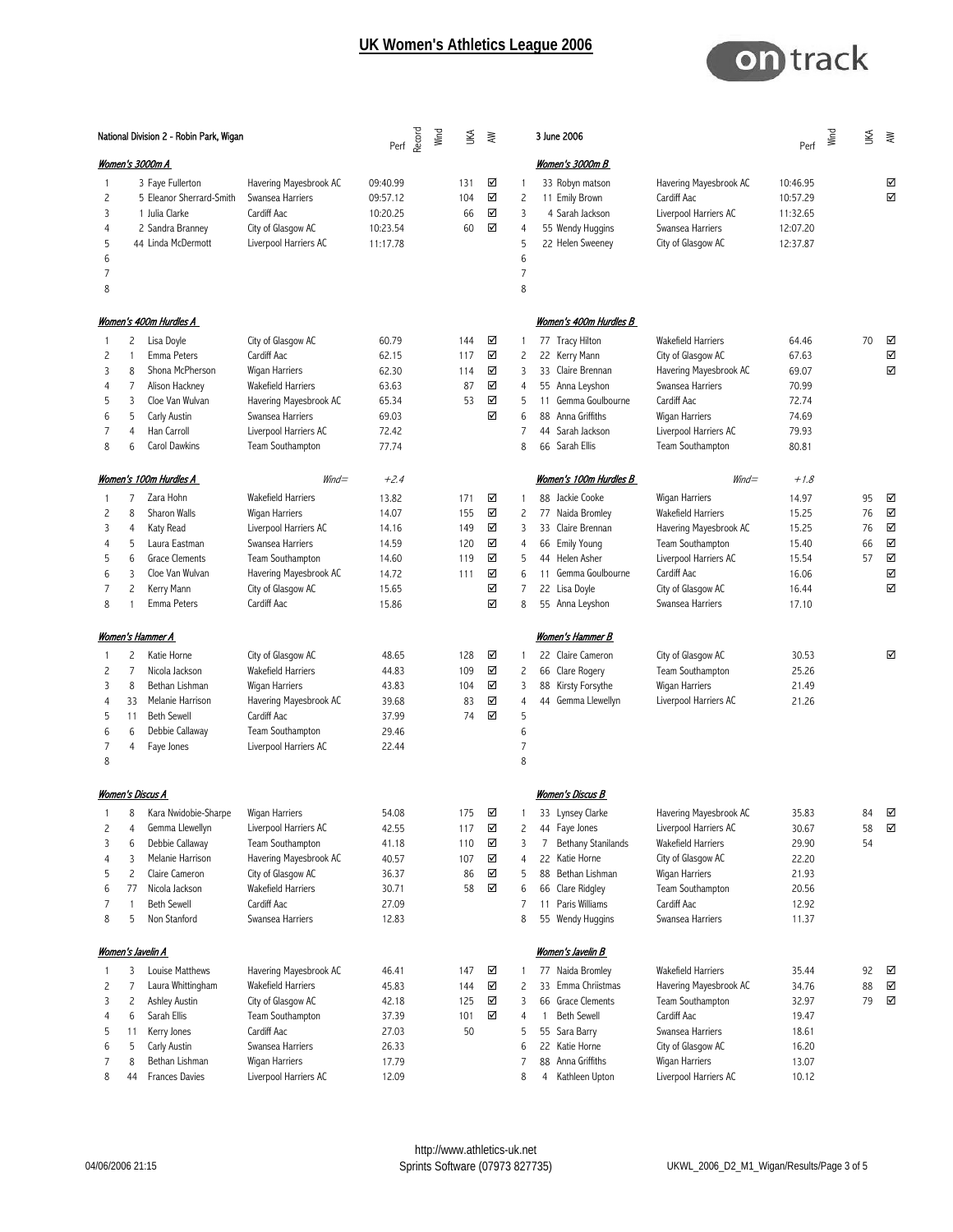

|                | National Division 2 - Robin Park, Wigan |                              |                           | $Perf \overset{\text{def}}{\underset{\text{def}}{\approx}} \overset{\text{def}}{\underset{\text{def}}{\approx}}$ | ŠК  | ≹ |                |                | 3 June 2006                |                           | Perf  | Wind | ŠК | $\gtrapprox$ |
|----------------|-----------------------------------------|------------------------------|---------------------------|------------------------------------------------------------------------------------------------------------------|-----|---|----------------|----------------|----------------------------|---------------------------|-------|------|----|--------------|
|                |                                         | Women's Shot Putt A          |                           |                                                                                                                  |     |   |                |                | Women's Shot Putt B        |                           |       |      |    |              |
| 1              | 8                                       | Kara Nwidobie-Sharpe         | Wigan Harriers            | 13.23                                                                                                            | 134 | ☑ | 1              |                | 33 Kate Brewington         | Havering Mayesbrook AC    | 10.95 |      | 89 | ☑            |
| $\overline{c}$ | 4                                       | Gemma Llewellyn              | Liverpool Harriers AC     | 12.22                                                                                                            | 114 | ☑ | $\overline{c}$ |                | 77 Fiona Thomas            | <b>Wakefield Harriers</b> | 10.47 |      | 79 | ☑            |
| 3              | $\overline{7}$                          | Bethany Stanilands           | Wakefield Harriers        | 11.91                                                                                                            | 108 | ☑ | 3              |                | 88 Anna Griffiths          | <b>Wigan Harriers</b>     | 8.80  |      |    |              |
| $\overline{4}$ | 3                                       | Melanie Harrison             | Havering Mayesbrook AC    | 11.30                                                                                                            | 96  | ☑ | $\overline{4}$ | 1              | Lisa Parry                 | Cardiff Aac               | 8.44  |      |    |              |
| 5              | 6                                       | Debbie Callaway              | Team Southampton          | 10.49                                                                                                            | 79  | ☑ | 5              |                | 44 Faye Jones              | Liverpool Harriers AC     | 7.22  |      |    |              |
| 6              | $\overline{c}$                          | Claire Cameron               | City of Glasgow AC        | 9.71                                                                                                             | 64  |   | 6              |                | 66 Carol Dawkins           | Team Southampton          | 7.09  |      |    |              |
| $\overline{7}$ | 11                                      | Rachel Basford               | Cardiff Aac               | 8.80                                                                                                             |     |   | 7              |                | 22 Erin Legatte            | City of Glasgow AC        | 6.98  |      |    |              |
| 8              | 55                                      | Sara Barry                   | Swansea Harriers          | 8.21                                                                                                             |     |   | 8              | 5              | Eleanor Sherrard-Smith     | Swansea Harriers          | 5.00  |      |    |              |
|                |                                         | <u>Women's Long Jump A</u>   |                           |                                                                                                                  |     |   |                |                | <u>Women's Long Jump B</u> |                           |       |      |    |              |
| -1             | 6                                       | <b>Grace Clements</b>        | Team Southampton          | 5.42                                                                                                             | 82  | ☑ | 1              |                | 66 Kim Murray              | Team Southampton          | 5.26  |      | 66 | ☑            |
| $\overline{c}$ | $\overline{7}$                          | Naida Bromley                | <b>Wakefield Harriers</b> | 5.35                                                                                                             | 75  | ☑ | $\overline{c}$ | 5              | Laura Eastman              | Swansea Harriers          | 4.67  |      |    |              |
| 3              | 8                                       |                              | <b>Wigan Harriers</b>     | 5.12                                                                                                             | 52  | ☑ | 3              |                | Lynsie Whyke               | <b>Wakefield Harriers</b> | 4.52  |      |    |              |
|                |                                         | Laura Wiley                  |                           |                                                                                                                  |     |   |                | 77             |                            |                           |       |      |    |              |
| 4              | 1                                       | Sharon Heveran               | Cardiff Aac               | 5.06                                                                                                             |     | ☑ | 4              |                | 11 Kerry Jones             | Cardiff Aac               | 4.17  |      |    |              |
| 5              | 55                                      | Jennifer Corbett             | Swansea Harriers          | 4.81                                                                                                             |     |   | 5              |                | 33 Lauren Clarke           | Havering Mayesbrook AC    | 4.15  |      |    |              |
| 6              | $\overline{3}$                          | Lynsey Clarke                | Havering Mayesbrook AC    | 4.70                                                                                                             |     |   | 6              |                | 44 Frances Davies          | Liverpool Harriers AC     | 3.61  |      |    |              |
| $\overline{7}$ | 22                                      | Suzanne McGowan              | City of Glasgow AC        | 4.24                                                                                                             |     |   | $\overline{7}$ | $\mathsf{2}$   | Stephanie O'Neil           | City of Glasgow AC        | 3.49  |      |    |              |
| 8              | 4                                       | Jenny Woods                  | Liverpool Harriers AC     | 3.91                                                                                                             |     |   | 8              |                |                            |                           |       |      |    |              |
|                |                                         | <u>Women's Triple Jump A</u> |                           |                                                                                                                  |     |   |                |                | Women's Triple Jump B      |                           |       |      |    |              |
|                | 55                                      | Sara Barry                   | Swansea Harriers          | 12.07                                                                                                            | 130 | ☑ | 1              |                | 5 Jennifer Corbett         | Swansea Harriers          | 10.11 |      | 52 | ☑            |
| $\overline{c}$ | 3                                       | Lynsey Clarke                | Havering Mayesbrook AC    | 10.73                                                                                                            | 77  | ☑ | $\overline{c}$ | 77             | <b>Tiffeny Lyons</b>       | <b>Wakefield Harriers</b> | 9.50  |      |    |              |
| 3              | $\overline{7}$                          | Lynsie Whyke                 | <b>Wakefield Harriers</b> | 10.46                                                                                                            | 66  | ☑ | 3              |                | 33 Hannah Gamester         | Havering Mayesbrook AC    | 9.20  |      |    |              |
| $\overline{4}$ | 8                                       | Jackie Cooke                 | Wigan Harriers            | 9.96                                                                                                             |     |   | $\overline{4}$ | 66             | <b>Vicky Burgess</b>       | Team Southampton          | 9.13  |      |    |              |
| 5              | 6                                       | <b>Emily Young</b>           | Team Southampton          | 9.85                                                                                                             |     |   | 5              |                | 11 Gemma Goulbourne        | Cardiff Aac               | 8.82  |      |    |              |
| 6              | 4                                       | Jenny Woods                  | Liverpool Harriers AC     | 9.62                                                                                                             |     |   | 6              |                | 22 Jennifer Graham         | City of Glasgow AC        | 8.82  |      |    |              |
| $\overline{7}$ | $\overline{c}$                          | Stephanie O'Neil             | City of Glasgow AC        | 9.57                                                                                                             |     |   | 7              |                | 44 Sarah Jackson           | Liverpool Harriers AC     | 8.20  |      |    |              |
| 8              | 1                                       | Kerry Jones                  | Cardiff Aac               | 8.90                                                                                                             |     |   | 8              |                |                            |                           |       |      |    |              |
|                |                                         | <u>Women's High Jump A</u>   |                           |                                                                                                                  |     |   |                |                | Women's High Jump B        |                           |       |      |    |              |
|                | 1                                       | Sharon Heveran               | Cardiff Aac               | 1.76                                                                                                             | 150 | ☑ |                |                | 22 Barbara Kolasinski      | City of Glasgow AC        | 1.65  |      | 95 | ☑            |
| -1             |                                         |                              |                           |                                                                                                                  |     | ☑ | -1             | $\overline{7}$ | Laura Jarvis               |                           |       |      | 70 | ☑            |
| $\overline{c}$ | 2                                       | Erin Legatte                 | City of Glasgow AC        | 1.65                                                                                                             | 95  |   | $\overline{c}$ |                |                            | Wakefield Harriers        | 1.60  |      |    |              |
| 3              | 3                                       | Cloe Van Wulvan              | Havering Mayesbrook AC    | 1.65                                                                                                             | 95  | ☑ | 3              |                | 44 Jenny Woods             | Liverpool Harriers AC     | 1.55  |      |    | ☑            |
| $\overline{4}$ | 77                                      | <b>Tiffeny Lyons</b>         | <b>Wakefield Harriers</b> | 1.65                                                                                                             | 95  | ☑ | $\overline{4}$ |                | 11 Emma Peters             | Cardiff Aac               | 1.45  |      |    |              |
| 5              | $\overline{4}$                          | Liz Sweeney                  | Liverpool Harriers AC     | 1.55                                                                                                             |     | ☑ | 5              |                | 88 Amy Richards            | Wigan Harriers            | 1.40  |      |    |              |
| 6              | 55                                      | Angharad Randall             | Swansea Harriers          | 1.55                                                                                                             |     | ☑ | 6              | 5              | Carly Austin               | Swansea Harriers          | 1.30  |      |    |              |
| $\overline{7}$ | 8                                       | Shona McPherson              | Wigan Harriers            | 1.45                                                                                                             |     |   | 7              | 33             | Emma Chriistmas            | Havering Mayesbrook AC    | 1.30  |      |    |              |
| 8              | 6                                       | Sarah Ellis                  | Team Southampton          | 1.40                                                                                                             |     |   | 8              |                | 66 Rachael Lewington       | Team Southampton          | 1.25  |      |    |              |
|                |                                         | Women's Pole Vault A         |                           |                                                                                                                  |     |   |                |                | Women's Pole Vault B       |                           |       |      |    |              |
| 1              | 8                                       | Michelle Sharrock            | <b>Wigan Harriers</b>     | 3.50                                                                                                             | 140 | ☑ | 1              |                | 88 Melanie McCoy           | <b>Wigan Harriers</b>     | 3.00  |      | 90 | ☑            |
| $\overline{c}$ | 1                                       | Jessica Abrahams             | Cardiff Aac               | 3.20                                                                                                             | 110 | ☑ | $\overline{c}$ |                | 33 Danielle Ross           | Havering Mayesbrook AC    | 2.30  |      |    | ☑            |
| 3              | 5                                       | Anna Leyshon                 | Swansea Harriers          | 2.90                                                                                                             | 80  | ☑ |                |                |                            |                           |       |      |    |              |
| $\overline{4}$ | 6                                       | Clare Ridgley                | Team Southampton          | 2.50                                                                                                             |     | ☑ |                |                |                            |                           |       |      |    |              |
| 5              | 3                                       | Hannah Gamester              | Havering Mayesbrook AC    | 2.30                                                                                                             |     | ☑ |                |                |                            |                           |       |      |    |              |

| Women's 4x100m Relay |  |
|----------------------|--|
|                      |  |

|             | Cardiff Aac                            | Anoma Sooriyaarachchi | Eleanor Caney        | Emma Peters      | Lisa Parry      | 47.99 | ☑ |
|-------------|----------------------------------------|-----------------------|----------------------|------------------|-----------------|-------|---|
| $2^{\circ}$ | City of Glasgow AC                     | Sabina Astarrita      | Gillian Black        | Nicola Gossman   | Suzanne McGowan | 49.25 | ☑ |
| 3           | <b>Wakefield Harriers</b>              | Kate Edmondson        | Zara Hohn            | Fiona Thomas     | Amanda Shaw     | 49.58 | ☑ |
| 4           | Team Southampton                       | Rachael Lewington     | <b>Vicky Burgess</b> | Kim Murray       | Emily Young     | 49.65 | ☑ |
| 5           | Wigan Harriers                         | Jackie Cooke          | Shona McPherson      | Laura Wiley      | Sharon Walls    | 49.93 | ☑ |
| 6           | Swansea Harriers                       | Leri Davies           | Jennifer Corbett     | Anna Leyshon     | Laura Eastman   | 49.93 | ☑ |
| 7           | Havering Mayesbrook AC Hannah Gamester |                       | Claire Brennan       | Lauren Clarke    | Lynsey Clarke   | 52.56 |   |
| 8           | Liverpool Harriers AC                  | Jenny Woods           | Katy Read            | Laura Holdsworth | Helen Asher     | 55.41 |   |